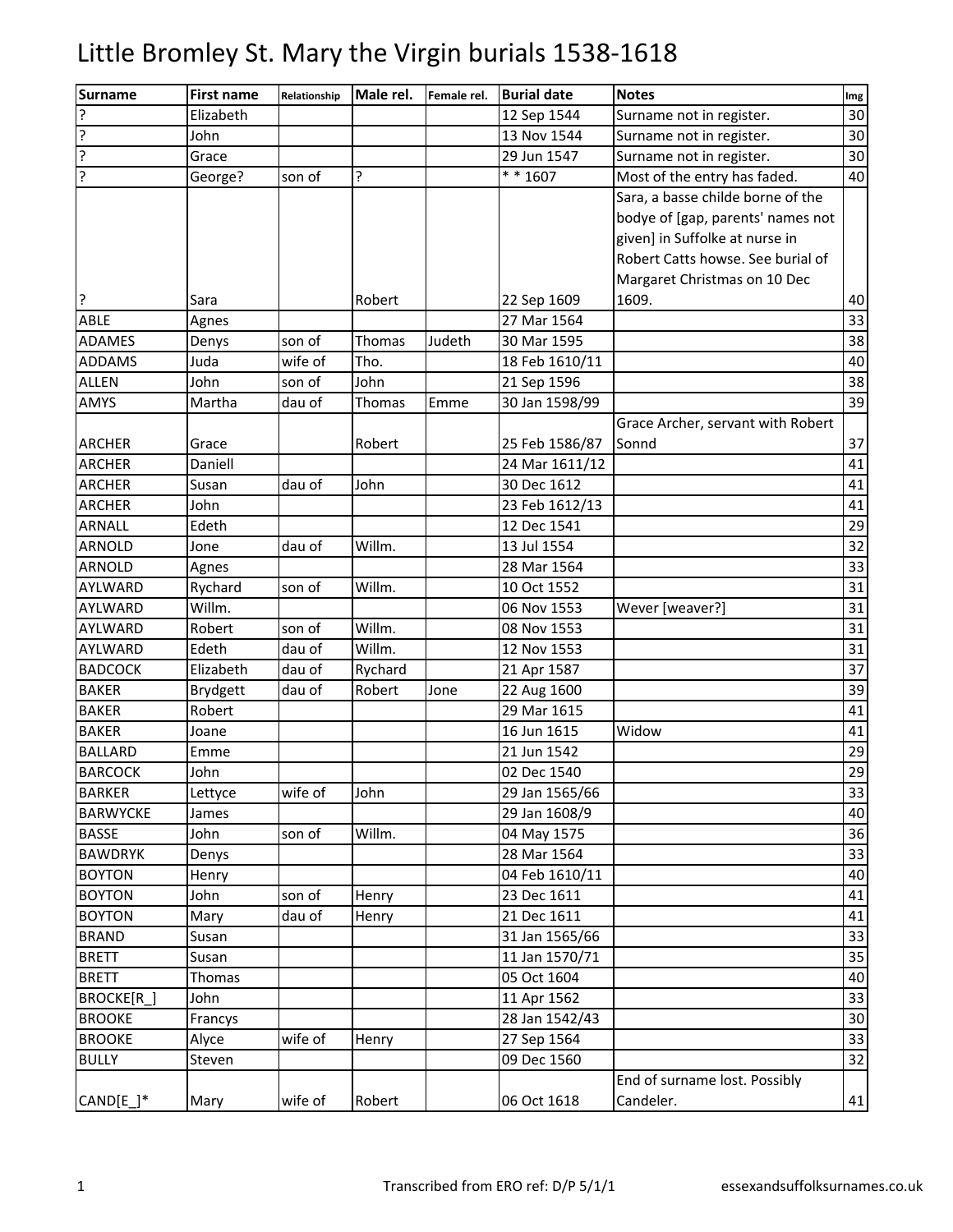| <b>Surname</b>             | <b>First name</b> | Relationship       | Male rel.       | Female rel. | <b>Burial date</b>         | <b>Notes</b>                                                                                                                                                                  | Img      |
|----------------------------|-------------------|--------------------|-----------------|-------------|----------------------------|-------------------------------------------------------------------------------------------------------------------------------------------------------------------------------|----------|
| CANDELER                   | Avis              | wife of            | Robert          |             | 16 Jul 1610                |                                                                                                                                                                               | 40       |
| CANDELER                   | George            |                    |                 |             | 23 Sep 1611                |                                                                                                                                                                               | 41       |
| CANDELER                   | Robert            | son of             | Roger           |             | 27 Apr 1616                |                                                                                                                                                                               | 41       |
|                            |                   |                    |                 |             |                            | Wife of Robert Candeler ye                                                                                                                                                    |          |
| <b>CANDELER</b>            | Martha            | wife of            | Robert          |             | 18 Jan 1617/18             | younger                                                                                                                                                                       | 41       |
| CANDLER                    | John              | son of             | Thomas          |             | 24 Sep 1568                |                                                                                                                                                                               | 34       |
| CANDLER                    | Thomas            |                    |                 |             | 19 Jan 1570/71             |                                                                                                                                                                               | 35       |
| CANDLER                    | Jone              | wife of            | Thomas          |             | 10 Mar 1571/72             |                                                                                                                                                                               | 35       |
|                            |                   |                    |                 |             |                            | Robert Lythersdery, servant wth                                                                                                                                               |          |
| <b>CANDLER</b>             | Robert            |                    | Robert          |             | 07 Oct 1581                | <b>Robert Candler</b>                                                                                                                                                         | 36       |
| CANDLER                    | Thomas            |                    |                 |             | 28 Mar 1583                |                                                                                                                                                                               | 36       |
| CANDLER                    | Jone              | wife of            | Willm.          |             | 29 Nov 1595                |                                                                                                                                                                               | 38       |
| CANDLER                    | Priscilla         | wife of            | Roger           |             | 23 Nov 1603                |                                                                                                                                                                               | 40       |
| CANDLER                    | Anna              | dau of             | Roger           |             | 28 Dec 1605                |                                                                                                                                                                               | 40       |
| CANDLER                    | Elizabeth         | wife of            | George          |             | 04 May 1606                |                                                                                                                                                                               | 40       |
| CANDLER                    | Georg             | son of             | Geo?            |             | 28 Feb 1607/8              |                                                                                                                                                                               | 40       |
| CANDLER                    | Mary              | wife of            | Roger           |             | 05 Nov 1608                |                                                                                                                                                                               | 40       |
| CANDLER                    | William           |                    |                 |             | 05 Feb 1609/10             | Wydoer                                                                                                                                                                        | 40       |
| <b>CARTWRIGHT</b>          | Mychaell          |                    |                 |             | 21 Jan 1565/66             |                                                                                                                                                                               | 33       |
| <b>CARTWRIGHT</b>          | Alyce             |                    |                 |             | 09 Mar 1571/72             | Wydow                                                                                                                                                                         | 35       |
|                            | John              |                    |                 |             |                            | Of Clopton in Suffolk, husband.<br>Travayling by the way and dyinge                                                                                                           |          |
| <b>CATT</b>                |                   |                    |                 |             | 31 Aug 1599                | wthin this pish.                                                                                                                                                              | 39<br>39 |
| <b>CATT</b><br><b>CATT</b> | Elizabeth         | wife of<br>wife of | Robert<br>Robt. |             | 06 Dec 1602<br>03 Nov 1607 |                                                                                                                                                                               | 40       |
| <b>CATT</b>                | Mary<br>Elizabeth | dau of             | Robt.           |             | 03 Nov 1607                |                                                                                                                                                                               | 40       |
|                            |                   |                    |                 |             |                            | Sara, a basse childe borne of the<br>bodye of [gap, parents' names not<br>given] in Suffolke at nurse in<br>Robert Catts howse. See burial of<br>Margaret Christmas on 10 Dec |          |
| <b>CATT</b>                | Sara              |                    | Robert          |             | 22 Sep 1609                | 1609.                                                                                                                                                                         | 40       |
| <b>CATT</b>                | Margaret          |                    | Robert          |             | 10 Dec 1609                | Margaret Christmas, dyeing at<br>Robert Catts howse, a vagarent<br>pson.                                                                                                      | 40       |
| <b>CATT</b>                | Thomas            | son of             | Robert          |             | 31 Mar 1610                |                                                                                                                                                                               | 40       |
| CATT                       | William           | son of             | Robert          | Jane        | 24 Feb 1617/18             |                                                                                                                                                                               | 41       |
| <b>CATT</b>                | Jane              | wife of            | Robert          |             | 08 Mar 1617/18             |                                                                                                                                                                               | 41       |
| <b>CHILLYNS</b>            | Anne              |                    |                 |             | 07 Nov 1553                | Wydow                                                                                                                                                                         | 31       |
| <b>CHRISTMAS</b>           | John              |                    |                 |             | 13 Sep 1540                |                                                                                                                                                                               | 29       |
| <b>CHRISTMAS</b>           | Margaret          |                    | Robert          |             | 10 Dec 1609                | Margaret Christmas, dyeing at<br>Robert Catts howse, a vagarent<br>pson.                                                                                                      | 40       |
| CHURCHALL                  | Thomas            |                    |                 |             | 22 Mar 1570/71             |                                                                                                                                                                               | 35       |
| <b>CLARK</b>               | Margery           |                    |                 |             | 26 May 1569                |                                                                                                                                                                               | 34       |
| <b>CLARK</b>               | Elizabeth         | dau of             | Henry           |             | 01 Nov 1581                |                                                                                                                                                                               | 36       |
| <b>CLARKE</b>              | Johan             | dau of             | Peter           |             | 02 Sep 1615                |                                                                                                                                                                               | 41       |
| <b>CLOVER</b>              | Henry             | son of             | Thomas          |             | 09 Jun 1568                |                                                                                                                                                                               | 34       |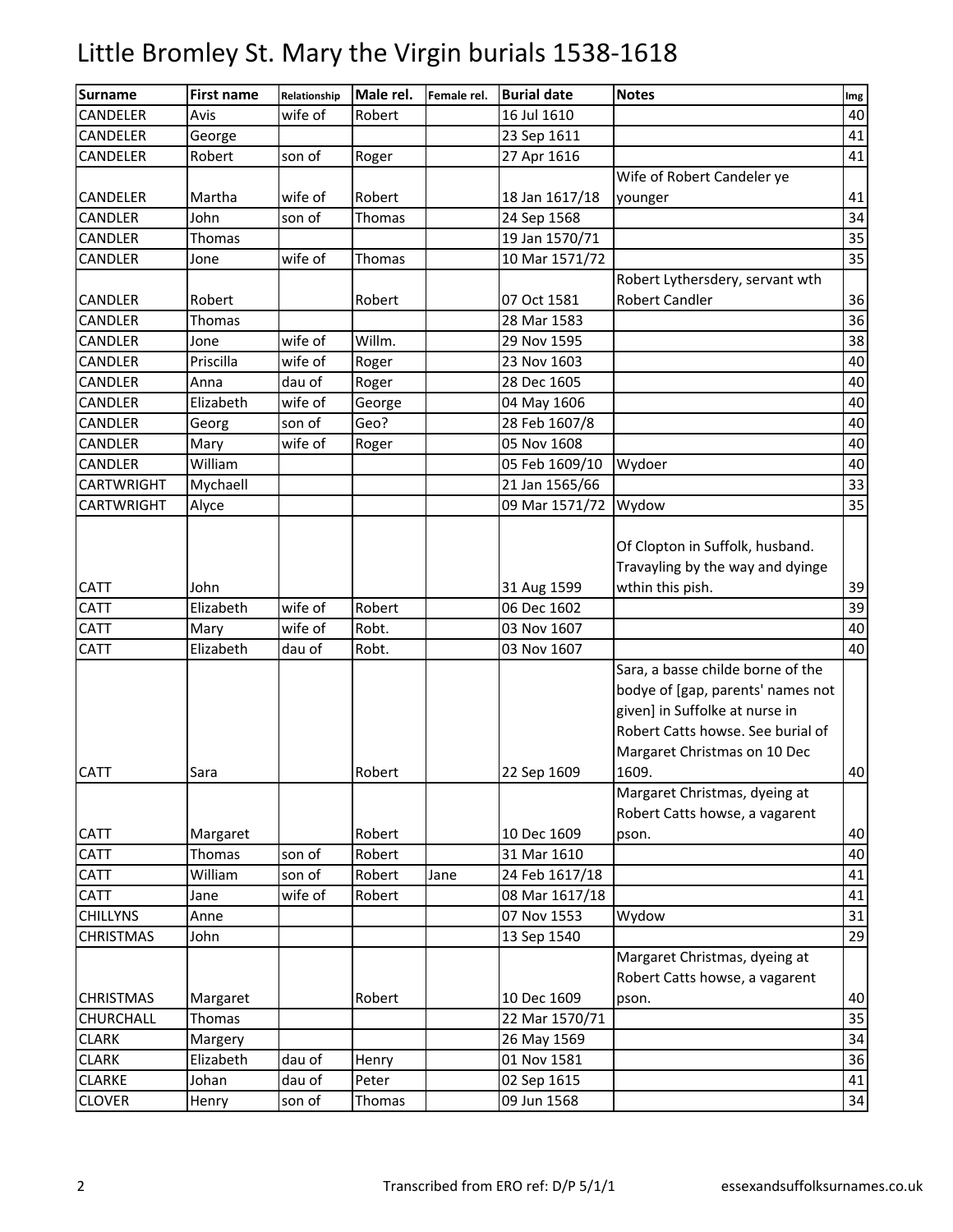| <b>Surname</b>  | <b>First name</b> | Relationship | Male rel. | Female rel. | <b>Burial date</b> | <b>Notes</b>                         | Img    |
|-----------------|-------------------|--------------|-----------|-------------|--------------------|--------------------------------------|--------|
| <b>CLOVER</b>   | Thomas            |              |           |             | 15 Aug 1569        |                                      | 34     |
| <b>CLOVER</b>   | Jone              |              |           |             | 22 Dec 1570        |                                      | 35     |
| <b>CLOVER</b>   | Robert            |              |           |             | 10 Feb 1611/12     |                                      | 41     |
| <b>COBORN</b>   | John              | son of       | Robert    |             | 31 Dec 1593        |                                      | 38     |
| <b>COBORN</b>   | Elizabeth         | dau of       | Robert    |             | 05 Jan 1593/94     |                                      | 38     |
| <b>COBORN</b>   | Jone              | wife of      | Robert    |             | 04 Feb 1593/94     |                                      | 38     |
| <b>COBORN</b>   | Jone              | dau of       | Robert    |             | 03 May 1594        |                                      | 38     |
| <b>COLE</b>     | Edward            |              |           |             | 19 Jul 1544        |                                      | 30     |
| <b>COLE</b>     | Rychard           |              |           |             | 26 Nov 1556        |                                      | 32     |
| <b>COLE</b>     | Susan             |              |           |             | 08 Apr 1564        |                                      | 33     |
| <b>COLE</b>     | Francys           | dau of       | Henry     |             | 24 Feb 1577/78     |                                      | 36     |
| <b>COLE</b>     | Elizabeth         | dau of       | Symon     |             | 22 May 1585        |                                      | 37     |
| <b>COLE</b>     | Edeth             | wife of      | John      |             | 28 Dec 1586        |                                      | 37     |
| <b>COLE</b>     | Cockyn            | son of       | Symon     |             | 19 Jan 1586/87     |                                      | 37     |
| <b>COLE</b>     | John              |              |           |             | 07 Apr 1593        | Sexton                               | 38     |
| <b>COLE</b>     | Henry             |              |           |             | 24 Sep 1593        | Carpenter                            | 38     |
| <b>COLE</b>     | Thomas            | son of       | Symon     |             | 16 Nov 1597        |                                      | 39     |
| <b>COLE</b>     | Charles           |              |           |             | 21 Jun 1602        |                                      | 39     |
| COOKE           | Thomas            |              |           |             | 25 Apr 1574        |                                      | 36     |
| <b>COWPER</b>   | Thomas            |              |           |             | 04 Dec 1570        |                                      | 35     |
| COWY            | Margaret          | wife of      | Robert    |             | 21 Jan 1569/70     |                                      | 34     |
| COWY            | Robert            |              |           |             | 12 Feb 1570/71     |                                      | 35     |
| COWYE           | Thomas            |              |           |             | 17 Oct 1561        |                                      | 33     |
| CREWSSALL       | Rychard           |              |           |             | 17 Feb 1565/66     |                                      | 33     |
| <b>CROSSE</b>   | Thomas            |              |           |             | 18 Jan 1612/13     |                                      | 41     |
| <b>DADE</b>     | Thomas            |              |           |             | 01 Dec 1590        |                                      | 38     |
| <b>DAMYON</b>   | Jone              | dau of       | Thomas    |             | 01 Dec 1576        |                                      | 36     |
| <b>DAMYON</b>   | Thomas            |              |           |             | 04 Apr 1585        |                                      | 37     |
| <b>DAVY</b>     | Christopher       |              |           |             | 25 Mar 1569        |                                      | 34     |
| <b>DAVY</b>     | Jone              | wife of      | James     |             | 10 May 1575        |                                      | 36     |
| <b>DAVY</b>     | Isaabell          | wife of      | James     |             | 12 Mar 1581/82     |                                      | 36     |
| <b>DEANE</b>    | Jone              |              |           |             | 20 Mar 1559/60     |                                      | 32     |
| <b>DEWE</b>     | James             |              |           |             | 16 May 1558        |                                      | 32     |
| <b>DIXTS</b>    | Edward            |              |           |             | 22 Sep 1545        |                                      | $30\,$ |
| <b>DOWGHTIE</b> | Rychard           |              |           |             | 13 Nov 1547        |                                      | 30     |
| <b>DOWGHTY</b>  | Anne              | wife of      | John      |             | 22 Jul 1551        |                                      | 31     |
| <b>DOWGHTY</b>  | Fayth             | dau of       | John      |             | 22 Jul 1551        |                                      | 31     |
| <b>DOWGHTY</b>  | John              | son of       | John      |             | 13 Jun 1554        |                                      | 32     |
| <b>DOWGHTY</b>  | Edward            |              |           |             | 05 Aug 1558        |                                      | 32     |
| <b>DOWGHTY</b>  | Thomas            |              |           |             | 03 Mar 1567/68     |                                      | 34     |
| <b>DOWGHTY</b>  | Catheryn          | dau of       | John      |             | 03 Feb 1572/73     |                                      | 35     |
| <b>DOWGHTY</b>  | Kathren           |              |           |             | 06 Jan 1601/2      | Singlewoman                          | 39     |
| <b>DOWGHTY</b>  | John              |              |           |             | 13 Jan 1601/2      | Singleman                            | 39     |
| <b>DOWGHTYE</b> | Thomas            |              |           |             | 20 Oct 1538        |                                      | 29     |
| <b>DOWGHTYE</b> | Thomas            |              |           |             | 20 Nov 1563        |                                      | 33     |
|                 |                   |              |           |             |                    | At end of 1564 burials. Should it be |        |
| <b>DOWGHTYE</b> | Edeth             |              |           |             | 14 May 1564        | 1565?                                | 33     |
| <b>DOWGHTYE</b> | Edeth             | wife of      | Thomas    |             | 09 Dec 1566        |                                      | 34     |
| <b>DOWGHTYE</b> | Katheryn          | wife of      | John      |             | 06 May 1577        |                                      | 36     |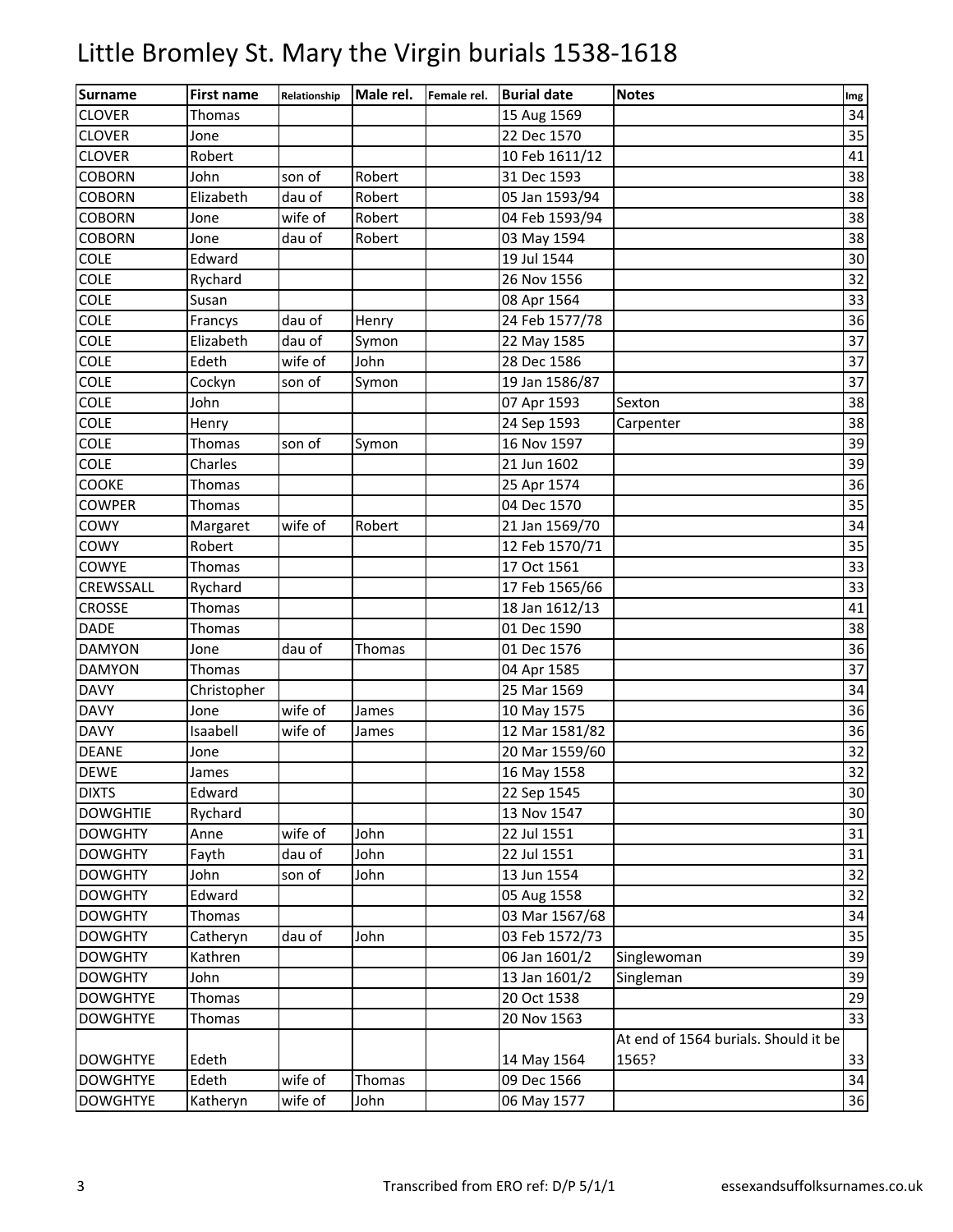| <b>Surname</b>   | <b>First name</b> | Relationship | Male rel. | Female rel. | <b>Burial date</b> | <b>Notes</b>                     | Img |
|------------------|-------------------|--------------|-----------|-------------|--------------------|----------------------------------|-----|
| <b>DOWGHTYE</b>  | Rebecca           | dau of       | John      |             | 12 May 1579        |                                  | 36  |
| <b>DOWGHTYE</b>  | John              |              |           |             | 21 Nov 1584        | The elder                        | 37  |
| <b>DRYMEADOW</b> | Thomas            |              |           |             | 26 Nov 1547        |                                  | 30  |
| <b>DUFFYN</b>    | Alice             | dau of       | Thomas    |             | 04 Dec 1586        |                                  | 37  |
| <b>DUKE</b>      | John              |              |           |             | 24 Feb 1565/66     |                                  | 34  |
| <b>DURRANT</b>   | Judeth            |              |           |             | 13 Oct 1611        |                                  | 41  |
| <b>DYER</b>      | Willm.            | son of       | John      |             | 25 Oct 1582        |                                  | 36  |
| <b>DYER</b>      | Mary              | dau of       | Georg     |             | 28 May 1587        |                                  | 37  |
| EASTWODD         | Rychard           |              |           |             | 31 Jan 1549/50     |                                  | 31  |
| <b>EASTWODD</b>  | Bassyll           |              |           |             | 12 Nov 1564        |                                  | 33  |
| <b>ELDER</b>     | Jone              |              |           |             | 05 Feb 1570/71     |                                  | 35  |
| <b>ELDER</b>     | John              |              |           |             | 26 Mar 1571        |                                  | 35  |
| <b>ELWARD</b>    | Amos              |              |           |             | 23 Oct 1548        |                                  | 30  |
| <b>ELYE</b>      | John              | son of       | John      |             | 09 Feb 1550/51     |                                  | 31  |
| <b>ELYE</b>      | Johan             |              |           |             | 10 Dec 1556        |                                  | 32  |
| <b>ELYE</b>      | Margaret          | wife of      | John      |             | 02 Dec 1567        |                                  | 34  |
| <b>ELYE</b>      | John              |              |           |             | 02 Mar 1570/71     |                                  | 35  |
| ELYE             | Martha            |              |           |             | 19 May 1582        |                                  | 36  |
| <b>ELYE</b>      | Rachell           | wife of      | Thomas    |             | 28 Sep 1587        |                                  | 37  |
| <b>ELYE</b>      | John              |              |           |             | 15 Mar 1587/88     |                                  | 37  |
| <b>ESKEW</b>     | Rychard           | son of       | Rychard   |             | 23 Apr 1562        |                                  | 33  |
| <b>EVERAT</b>    | Rychard           |              |           |             | 30 Dec 1538        |                                  | 29  |
| <b>FENNER</b>    | John              |              |           |             | 07 Nov 1540        |                                  | 29  |
| <b>FULLER</b>    | Rychard           | son of       | Rychard   |             | 24 Feb 1595/96     |                                  | 38  |
| <b>FULLER</b>    | Richard           | son of       | Richard   |             | ** 1615            | Date has faded                   | 41  |
| <b>FYLD</b>      | Jone              | wife of      | Nycholas  |             | 29 Nov 1553        |                                  | 31  |
| <b>FYLD</b>      | John              | son of       | Nycholas  |             | 30 Nov 1553        |                                  | 31  |
| <b>FYNKALL</b>   | Dorothye          | dau of       | Willm.    |             | 16 May 1548        |                                  | 30  |
| GASCOYNE         | Jane              | dau of       | Anthony   |             | 14 Oct 1580        |                                  | 36  |
| GASCOYNE         | Francys           | son of       | Anthony   |             | 09 Oct 1585        |                                  | 37  |
| GASKEL           | Thomas            | son of       | Anthony   |             | 26 Oct 1597        |                                  | 39  |
| <b>GASKELL</b>   | Jone              | wife of      | Anthony   |             | 27 Oct 1597        |                                  | 39  |
| GILL             | Abram             |              |           |             | 10 Jan 1617/18     |                                  | 41  |
|                  |                   |              |           |             |                    | A man childe base borne of the   |     |
|                  |                   |              |           |             |                    | body of Margret Gladwyn, servant |     |
|                  |                   |              |           |             |                    | with Rychard Goslen but not      |     |
| <b>GLADWYN</b>   | 7                 | son of       |           | Margret     | 05 Jan 1608/9      | christened                       | 40  |
| <b>GODHALL</b>   | John              | son of       | John      |             | 05 Oct 1606        |                                  | 40  |
| <b>GONTHROPP</b> | 5.                |              | George    | Margeret    | 29 Aug 1589        | A child unchristened of          | 38  |
| <b>GONTHROPP</b> | Georg             | son of       | Georg     |             | 21 Oct 1594        |                                  | 38  |
| <b>GONTHROPP</b> | Margaret          | wife of      | Georg     |             | 17 Jan 1600/1      |                                  | 39  |
| <b>GOODALE</b>   | C                 |              |           |             | 20 May 1613        | Mother Goodale                   | 41  |
| <b>GOODALE</b>   | Mary              | dau of       | John      |             | 23 Jul 1613        |                                  | 41  |
| <b>GOODALL</b>   | Mary              | dau of       | John      | Elizabeth   | 13 Apr 1606        |                                  | 40  |
|                  |                   |              |           |             |                    | John & Francys, twynnes sonnes   |     |
| <b>GOODHALL</b>  | John              | son of       | John      | Elizabeth   | 22 Sep 1607        | of                               | 40  |
|                  |                   |              |           |             |                    | John & Francys, twynnes sonnes   |     |
| <b>GOODHALL</b>  | Francys           | son of       | John      | Elizabeth   | 22 Sep 1607        | of                               | 40  |
| <b>GOSLINGE</b>  | Richard           |              |           |             | 04 Oct 1613        |                                  | 41  |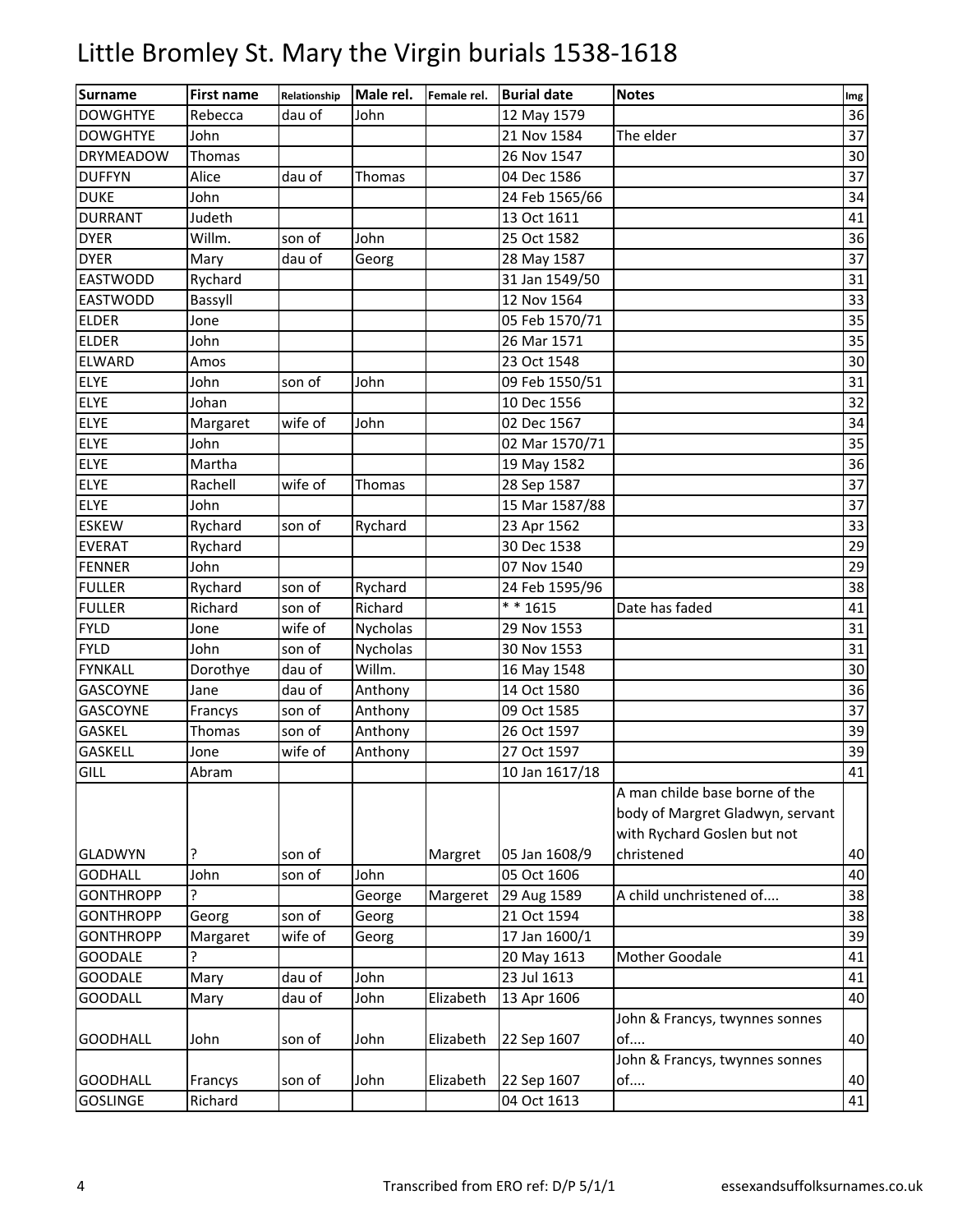| <b>Surname</b>    | <b>First name</b> | Relationship | Male rel. | Female rel. | <b>Burial date</b> | <b>Notes</b>                     | Img    |
|-------------------|-------------------|--------------|-----------|-------------|--------------------|----------------------------------|--------|
| <b>GRAVENER</b>   | Margaret          | wife of      | Henry     |             | 21 May 1602        |                                  | 39     |
|                   |                   |              |           |             |                    |                                  |        |
| <b>GRAVENER</b>   | Christopher       | son of       | Henry     |             | 03 Jun 1602        | First name abbreviated to Xpofer | 39     |
| <b>GUNTHROP</b>   | Abraham           | son of       | George    | Grisell     | 22 Dec 1610        |                                  | $40\,$ |
| <b>GUNTHROP</b>   | Frances           | son of       | George    |             | 12 Feb 1610/11     |                                  | 40     |
| <b>GYLDERSLYE</b> | John              |              |           |             | 09 Apr 1568        |                                  | 34     |
| <b>HALL</b>       | Rychard           |              |           |             | 08 May 1549        |                                  | 31     |
| <b>HALL</b>       | John              |              |           |             | 14 Aug 1563        |                                  | 33     |
| <b>HALL</b>       | Jone              | wife of      | Robert    |             | 26 Mar 1567        |                                  | 34     |
| <b>HALL</b>       | Robert            |              |           |             | 13 Apr 1567        |                                  | 34     |
| <b>HALL</b>       | Mary              |              |           |             | 06 Aug 1570        |                                  | 35     |
| <b>HALL</b>       | Thomasyn          |              |           |             | 27 Oct 1578        |                                  | 36     |
| <b>HAMAN</b>      | Jane              |              |           |             | 05 Jan 1548/49     |                                  | 30     |
| <b>HAMOND</b>     | Joan              | wife of      | Henry     |             | 06 Feb 1609/10     |                                  | 40     |
| <b>HAMOND</b>     | Henry             |              |           |             | 25 Feb 1610/11     |                                  | 40     |
| HARCHA[NR]D       | John              |              |           |             | 15 Feb 1560/61     |                                  | 32     |
| <b>HARDEINGE</b>  | Mary              | dau of       | William   |             | 23 Nov 1612        |                                  | 41     |
| <b>HARDEINGE</b>  | John              | son of       | William   |             | 21 Dec 1612        |                                  | 41     |
| <b>HARDEINGE</b>  | John              | son of       | William   |             | 29 Sep 1616        |                                  | 41     |
| <b>HARDYE</b>     | William           |              |           |             | * Aug 1618         |                                  | 41     |
| <b>HARVY</b>      | Fayth             |              |           |             | 23 Jan 1570/71     |                                  | 35     |
| <b>HUBBART</b>    | Ector             |              |           |             | 17 Mar 1552/53     | Singleman                        | 31     |
| <b>HUNT</b>       | Thoby             |              |           |             | 18 Aug 1540        |                                  | 29     |
| <b>JOYCE</b>      | Cyslye            |              |           |             | 02 Aug 1572        |                                  | 35     |
| <b>KING</b>       | John              |              |           |             | 23 Aug 1540        |                                  | 29     |
| <b>KING</b>       | Willm.            |              |           |             | 28 Jan 1541/42     |                                  | 29     |
| <b>KING</b>       | Johan             |              |           |             | 28 Jan 1541/42     |                                  | 29     |
| <b>KING</b>       | John              |              |           |             | 02 Feb 1542/43     |                                  | 30     |
| <b>KING</b>       | Agnes             |              |           |             | 13 Jul 1543        |                                  | 30     |
| <b>KING</b>       | Margery           |              |           |             | 05 Jan 1560/61     |                                  | 32     |
| <b>KING</b>       | Rychard           |              |           |             | 18 Feb 1560/61     |                                  | 33     |
| <b>KING</b>       | John              | son of       | John      |             | 15 May 1603        |                                  | 40     |
| <b>KING</b>       | Elizabeath        | wife of      | John      |             | 04 Nov 1609        |                                  | 40     |
| <b>KINGE</b>      | Jone              | wife of      | Raphe     |             | 20 Mar 1583/84     | Wife of Raphe King, pson         | 37     |
| <b>KINGE</b>      | John              | son of       | John      |             | 03 May 1584        |                                  | 37     |
| <b>KINGE</b>      | Ralfe             |              |           |             | 08 Jun 1611        | Pson of Little Bromely           | 41     |
| <b>KINGE</b>      | John              |              |           |             | 14 Apr 1612        |                                  | 41     |
| LAST              | Jane              | dau of       | Willm.    |             | 28 Feb 1592/93     |                                  | 38     |
| LAVENDER          | John              | son of       | Edmund    |             | 21 Apr 1616        |                                  | 41     |
| LEACH             | <b>Thomas</b>     | son of       | Thomas    |             | 10 Jun 1581        |                                  | 36     |
| <b>LEACH</b>      | Anna              | dau of       | Thomas    |             | 23 Jul 1587        |                                  | 37     |
| LEACH             | Thomas            | son of       | Thomas    |             | 17 May 1590        |                                  | 38     |
| <b>LEACH</b>      | Thomas            |              |           |             | 26 Nov 1596        | Labourer                         | 38     |
| LEACHE            | Elizabeth         | dau of       | Thomas    |             | 21 Oct 1584        |                                  | 37     |
| <b>LECHE</b>      | Margaret          |              |           |             | 20 Jul 1571        |                                  | 35     |
| LEWIS             | <b>Thomas</b>     |              |           |             | * Mar 1618         |                                  | 41     |
| <b>LITTLEBURY</b> | Juda              |              |           |             | 28 Feb 1611/12     | Widdow                           | 41     |
| LOVET             | John              |              |           |             | 16 Dec 1566        |                                  | 34     |
| LOVET             | Humfry            |              |           |             | 26 Mar 1590        |                                  | 38     |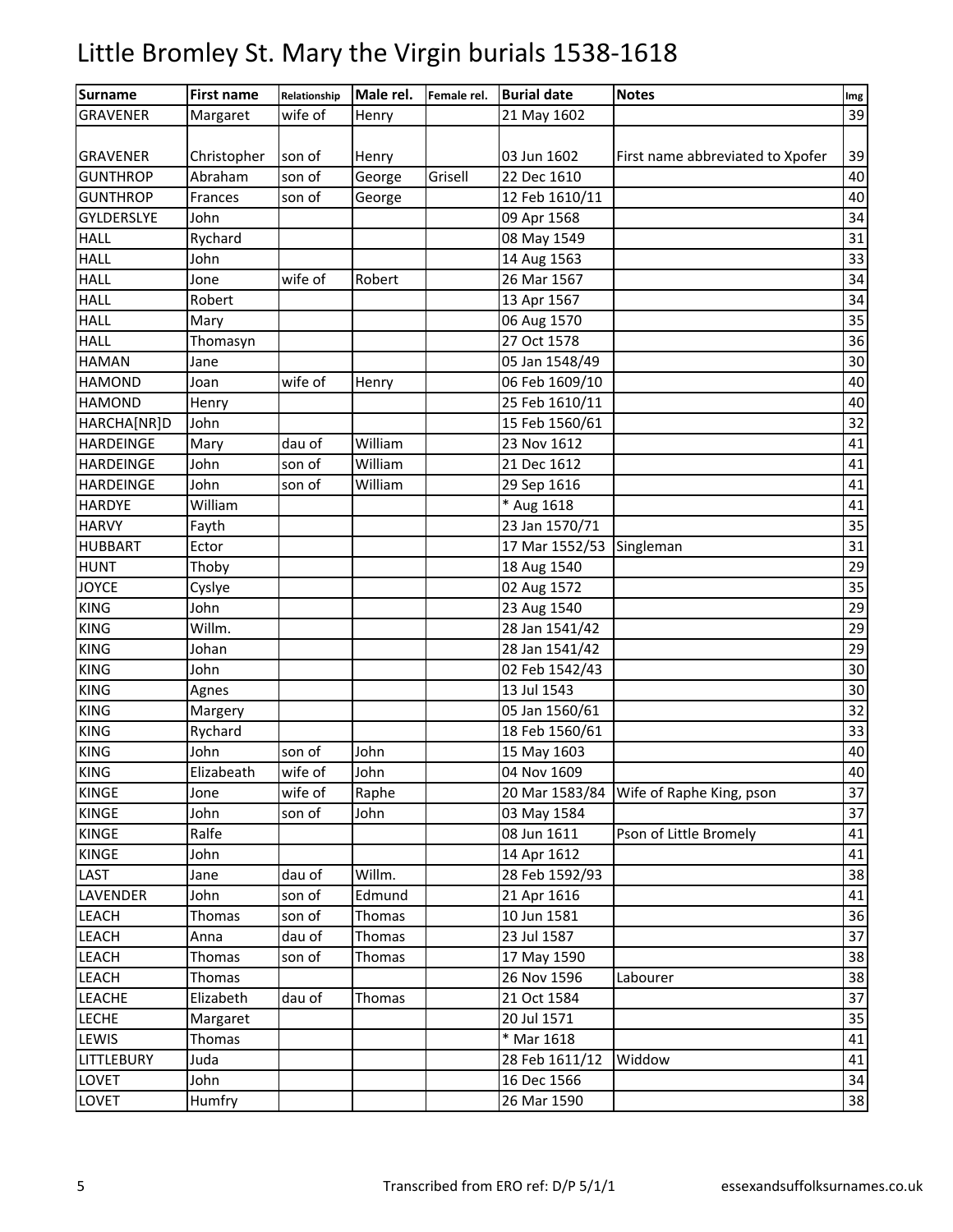| <b>Surname</b>  | <b>First name</b> | Relationship | Male rel. | Female rel. | <b>Burial date</b> | <b>Notes</b>                     | Img |
|-----------------|-------------------|--------------|-----------|-------------|--------------------|----------------------------------|-----|
| LOVET           | Mary              | wife of      | John      |             | 05 Apr 1605        |                                  | 40  |
| LOVET           | Suzane            | wife of      | John      |             | 12 Feb 1609/10     |                                  | 40  |
| LOVET           | John              |              |           |             | 17 Feb 1609/10     | Wydoer                           | 40  |
| LOVETT          | Mary              |              |           |             | 23 Mar 1571/72     |                                  | 35  |
| LOVETT          | Humfry            | son of       | Humfry    |             | 25 Apr 1585        |                                  | 37  |
| LOVETT          | Thomas            | son of       | John      |             | 21 Apr 1595        | Infant                           | 38  |
| LOVIT           | Henry             |              |           |             | 02 Apr 1617        |                                  | 41  |
| LOVITT          | Alis              | wife of      | John      |             | 06 Sep 1612        |                                  | 41  |
| LOVITT          | John              |              |           |             | 23 Nov 1617        |                                  | 41  |
| <b>LYNE</b>     | Margaret          |              |           |             | 11 Feb 1557/58     |                                  | 32  |
|                 |                   |              |           |             |                    | Robert Lythersdery, servant wth  |     |
| LYTHERSDERY     | Robert            |              | Robert    |             | 07 Oct 1581        | <b>Robert Candler</b>            | 36  |
| LYTLEBURY       | Josue             |              |           |             | 27 Sep 1570        |                                  | 35  |
| MANNYNGE        | Willm.            |              |           |             | 11 Apr 1600        |                                  | 39  |
| <b>MANNYNGE</b> | Jone              |              |           |             | 30 May 1600        | Wydowe                           | 39  |
| <b>MANNYNGE</b> | Rachell           | dau of       | Willm.    | Jone        | 08 Aug 1600        |                                  | 39  |
| <b>MARTEN</b>   | Robert            | son of       | Thomas    |             | 08 Nov 1580        |                                  | 36  |
| MASKALL         | John              |              |           |             | 27 Feb 1609/10     |                                  | 40  |
| <b>MATHEW</b>   | Robert            |              |           |             | 07 Nov 1559        |                                  | 32  |
| <b>MATHEW</b>   | Margaret          |              |           |             | 07 Jun 1560        | Wydow                            | 32  |
|                 |                   |              |           |             |                    |                                  |     |
| <b>MAYDSTON</b> | Thomas            |              |           |             | 25 * 1606          | Month unclear - possibly April?  | 40  |
| <b>MAYDSTON</b> | Anna              | wife of      | Robert    |             | 02 May 1606        |                                  | 40  |
| <b>MAYNARD</b>  | Beniamen          | son of       | Robert    |             | 03 Feb 1611/12     |                                  | 41  |
| <b>MAYNARD</b>  | Robert            | son of       | Beniamen  |             | 03 May 1615        |                                  | 41  |
| <b>MILLETT</b>  | George            |              |           |             | 16 Apr 1613        |                                  | 41  |
| <b>MONT</b>     | Susan             |              |           |             | 20 May 1569        |                                  | 34  |
| <b>MUNT</b>     | Henry             | son of       | Henry     |             | 30 Apr 1613        |                                  | 41  |
| <b>MUNT</b>     | Mary              | wife of      | Henry     |             | 02 May 1615        |                                  | 41  |
| <b>MUNT</b>     | Mary              | dau of       | Henry     |             | 27 Jan 1616/17     |                                  | 41  |
| <b>NEAVE</b>    | Alyce             | dau of       | Willm.    |             | 28 May 1562        |                                  | 33  |
| <b>NEAVE</b>    | Margaret          |              |           |             | 29 Nov 1562        | Singlewoman                      | 33  |
| <b>NEAVE</b>    | Willm.            |              |           |             | 25 Apr 1564        |                                  | 33  |
| <b>NOTT</b>     | John              |              |           |             | 05 Jul 1546        |                                  | 30  |
| <b>PARKER</b>   | Prudence          | dau of       | Rychard   |             | 06 Jun 1551        |                                  | 31  |
| <b>PAYNE</b>    | Ellen             |              |           |             | 08 Sep 1545        |                                  | 30  |
| <b>PAYNE</b>    | Mathew            |              |           |             | 29 Dec 1546        |                                  | 30  |
| <b>PAYNE</b>    | Jone              | dau of       | John      |             | 20 Jan 1552/53     |                                  | 31  |
| <b>PAYNE</b>    | John              |              |           |             | 21 Jun 1560        |                                  | 32  |
| <b>PAYNE</b>    | Thomas            |              |           |             | 27 Nov 1560        |                                  | 32  |
| <b>PAYNE</b>    | John              |              |           |             | 13 Dec 1563        |                                  | 33  |
| PAYNE           | Barnerd           |              |           |             | 01 Aug 1570        |                                  | 35  |
| <b>PAYNE</b>    | Margaret          |              |           |             | 08 Oct 1570        | Wydow                            | 35  |
| <b>PAYNE</b>    | Rychard           |              |           |             | 04 Feb 1570/71     |                                  | 35  |
| <b>PAYNE</b>    | Henry             |              |           |             | 12 May 1571        |                                  | 35  |
|                 |                   |              |           |             |                    | The Carsere. (not sure what that |     |
| <b>PAYNE</b>    | Willm.            |              |           |             | 03 Nov 1573        | means!)                          | 36  |
| <b>PAYNE</b>    | Agnes             |              |           |             | 04 Jan 1582/83     |                                  | 36  |
| PAYNE           | Thomas            |              |           |             | 21 Apr 1589        |                                  | 38  |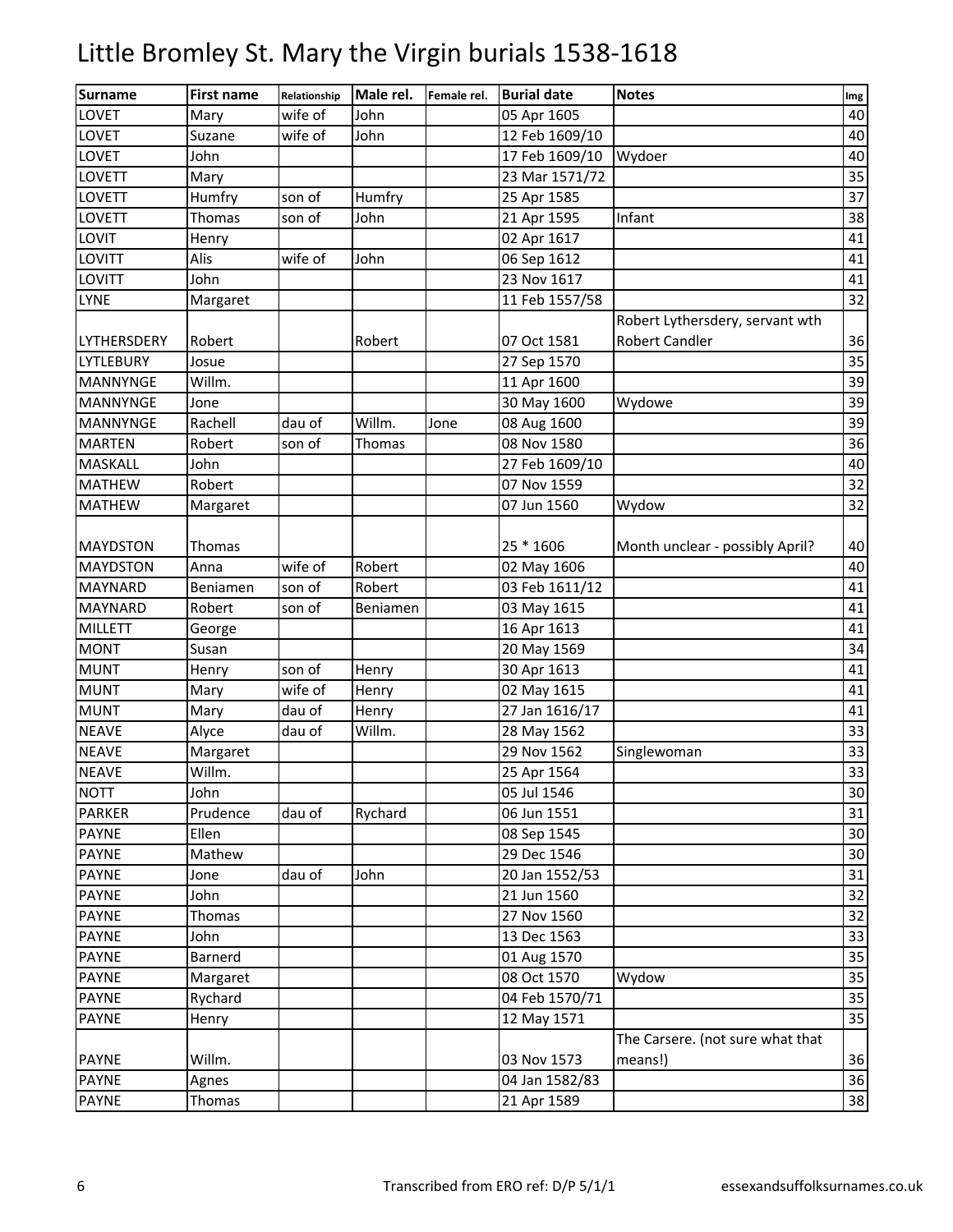| <b>Surname</b>  | <b>First name</b> | Relationship | Male rel. | Female rel. | <b>Burial date</b> | <b>Notes</b>                      | Img |
|-----------------|-------------------|--------------|-----------|-------------|--------------------|-----------------------------------|-----|
| <b>PEEKE</b>    | Lenoard           | son of       | Henry     |             | 23 Mar 1585/86     |                                   | 37  |
| <b>PEYKE</b>    | Elizabeth         | dau of       | Henry     |             | 22 Nov 1617        |                                   | 41  |
| <b>PIGEON</b>   | John              |              |           |             | 21 Oct 1611        |                                   | 41  |
| <b>PIXOMER</b>  | Margaret          |              |           |             | 04 Nov 1559        |                                   | 32  |
|                 |                   |              |           |             |                    | Elizabeth Podd, servant with      |     |
| PODD            | Elizabeth         |              | Willm.    |             | 13 Aug 1592        | Willm. Ruffle                     | 38  |
| <b>POLLY</b>    | Joane             |              |           |             | 25 Jul 1611        | Widdow                            | 41  |
| <b>POOLE</b>    | Mary              | dau of       | Robert    |             | 27 Apr 1584        | Abode: Hadlye                     | 37  |
| <b>PRESTNET</b> | Thomas            |              |           |             | 25 Jun 1570        |                                   | 34  |
| <b>PYCK</b>     | John              |              |           |             | 03 Apr 1561        |                                   | 33  |
| <b>PYKE</b>     | Henery            |              |           |             | 16 Jul 1612        |                                   | 41  |
|                 |                   |              |           |             |                    | Infant son of Mr Edmond Pyrton of |     |
|                 |                   |              |           |             |                    | Lytle Bently was buryed in the    |     |
| <b>PYRTON</b>   | Edmond            | son of       | Edmond    |             | 29 May 1568        | Channcell                         | 34  |
| <b>PYXOMER</b>  | Margaret          | wife of      | Thomas    |             | 31 Jan 1565/66     |                                   | 33  |
| <b>PYXOMER</b>  | Thomas            |              |           |             | 30 Oct 1572        | Abbreviated to "Pyxom"            | 35  |
| <b>RAND</b>     | Willm.            |              |           |             | 07 Sep 1601        |                                   | 39  |
| REDGRAVE        | Margaret          |              |           |             | 19 Feb 1598/99     | Wydow                             | 39  |
| <b>REYNOLDS</b> | George            | son of       | John      |             | 02 Oct 1597        |                                   | 38  |
| <b>REYNOLDS</b> | Alyce             | wife of      | John      |             | 30 Mar 1597        |                                   | 39  |
| <b>REYNOLDS</b> | John              |              |           |             | 14 Mar 1601/2      |                                   | 39  |
| RICHARD         | Alice             |              |           |             | 15 Aug 1617        | Widdow                            | 41  |
| <b>ROBARDS</b>  | Thomas            |              |           |             | 06 Mar 1617/18     |                                   | 41  |
| <b>ROFF</b>     | Agnes             | dau of       | Thomas    |             | 08 May 1549        |                                   | 31  |
| <b>ROFF</b>     | Jone              | wife of      | Thomas    |             | 27 Mar 1551        |                                   | 31  |
| <b>ROFF</b>     | Thomas            |              |           |             | 17 Oct 1554        | Husbandman                        | 32  |
| <b>ROFF</b>     | Margaret          | wife of      | Thomas    |             | 05 Mar 1565/66     |                                   | 34  |
| <b>ROFF</b>     | Elizabeth         | dau of       | Thomas    |             | 25 Mar 1566        |                                   | 34  |
| <b>ROLF</b>     | Thomas            |              |           |             | 06 Nov 1582        |                                   | 36  |
| <b>ROLF</b>     | Martha            | dau of       | Thomas    |             | 14 Mar 1590/91     |                                   | 38  |
| <b>ROLF</b>     | Margaret          | wife of      | Thomas    |             | 14 Nov 1602        |                                   | 39  |
| <b>ROLF</b>     | John              | son of       | Thomas    |             | 14 Nov 1602        |                                   | 39  |
| <b>ROLF</b>     | Margery           |              |           |             | 17 Nov 1605        | Wydow                             | 40  |
| <b>ROLFE</b>    | Thomas            |              |           |             | 30 Mar 1611        |                                   | 41  |
| <b>ROMBOLD</b>  | Rychard           | son of       | Rychard   |             | 21 Feb 1566/67     |                                   | 34  |
| <b>ROMBOLD</b>  | Margaret          | dau of       | Rychard   |             | 23 Oct 1575        |                                   | 36  |
| <b>ROMBOLD</b>  | Margaret          | dau of       | John      |             | 17 Jun 1588        |                                   | 37  |
| <b>ROO</b>      | John              |              |           |             | 13 Dec 1544        |                                   | 30  |
| <b>ROO</b>      | Elizabeth         |              |           |             | 07 May 1583        |                                   | 36  |
| <b>ROTHE</b>    | Edeth             |              |           |             | 10 Jun 1560        |                                   | 32  |
|                 |                   |              |           |             |                    | Elizabeth Podd, servant with      |     |
| <b>RUFFLE</b>   | Elizabeth         |              | Willm.    |             | 13 Aug 1592        | Willm. Ruffle                     | 38  |
| <b>RYCARD</b>   | John              |              |           |             | 10 Apr 1601        | The elder                         | 39  |
| <b>RYCARD</b>   | <b>Barbara</b>    | dau of       | John      | Barbara     | 18 Jul 1601        |                                   | 39  |
| <b>RYCARD</b>   | John              | son of       | John      | Barbara     | 13 Sep 1601        |                                   | 39  |
| <b>RYCARD</b>   | <b>Barbara</b>    | wife of      | John      |             | 04 Jun 1602        |                                   | 39  |
| <b>RYCHARD</b>  | Edeth             | wife of      | John      |             | 03 Oct 1597        |                                   | 38  |
|                 |                   |              |           |             |                    |                                   |     |
| <b>RYCHERD</b>  | Grace             | wife of      | John      |             | 01 Feb 1609/10     | Wife of John Rycherd the elder    | 40  |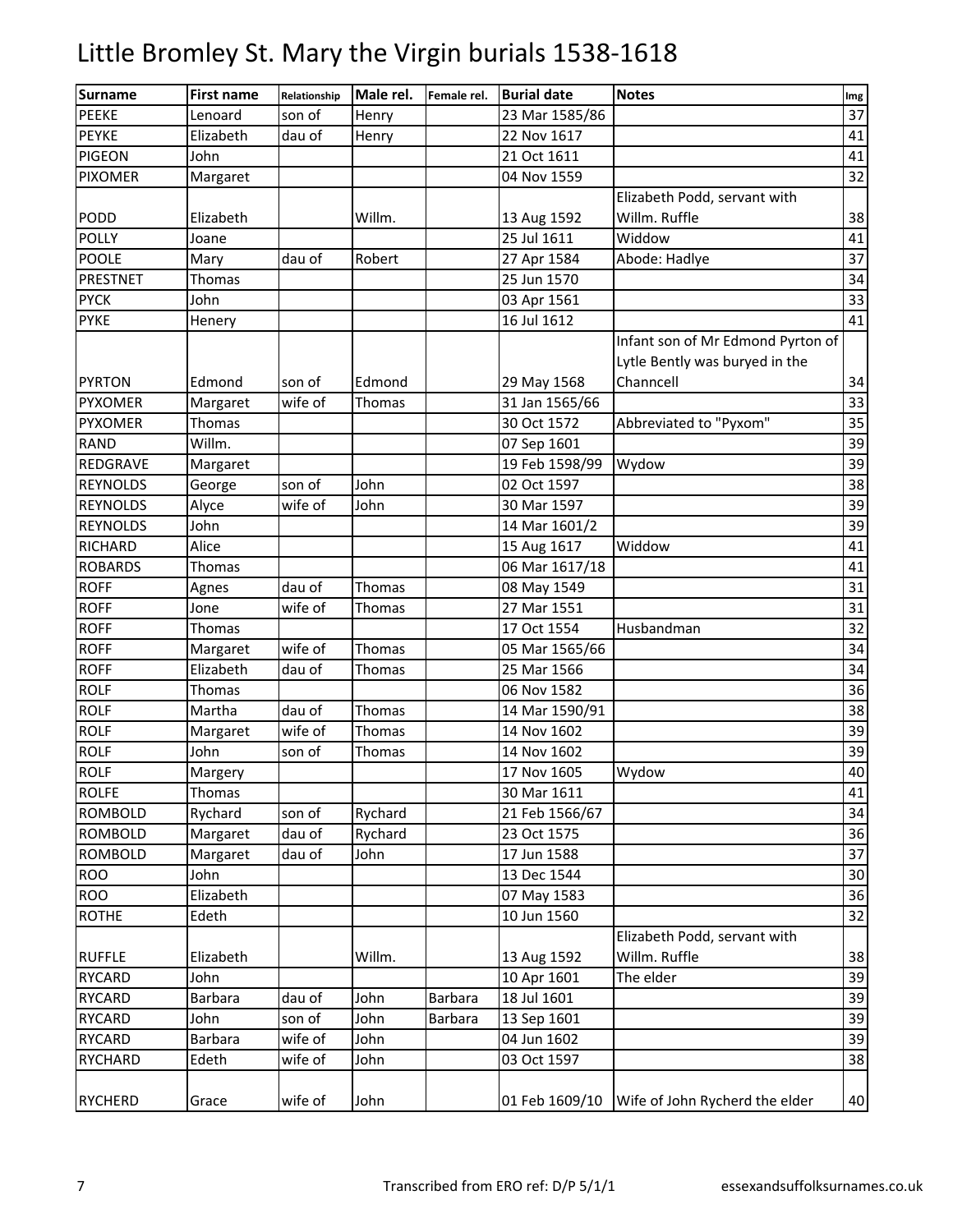| <b>Surname</b> | <b>First name</b> | Relationship | Male rel.    | Female rel. | <b>Burial date</b> | <b>Notes</b>                                                      | Img             |
|----------------|-------------------|--------------|--------------|-------------|--------------------|-------------------------------------------------------------------|-----------------|
| <b>RYVET</b>   | Grace             | wife of      | Bartholomewe |             | 11 Sep 1601        |                                                                   | 39              |
| SALLOWES       | Ç                 |              |              |             | 17 Apr 1613        | Old Sallowes                                                      | 41              |
| SALLOWES       | ŗ                 |              |              |             | 02 Jun 1613        | <b>Mother Sallowes</b>                                            | 41              |
|                |                   |              |              |             |                    | Wydow. Sepultura infra parchiam<br>de Bromly pva pd facto tpe moi |                 |
| <b>SALLOWS</b> | Jone              |              |              |             | 30 Nov 1580        | Radi Kinge Rectoris rbmo.                                         | 36              |
| SALLOWS        | Anna              | dau of       | Robert       |             | 08 Feb 1586/87     |                                                                   | 37              |
| SALLOWS        | Thomas            | son of       | Robert       |             | 16 Mar 1587/88     |                                                                   | 37              |
| SALLOWS        | Robert            |              |              |             | 05 Mar 1591/92     |                                                                   | 38              |
|                |                   |              |              |             |                    | Mary Sammes, mother of one                                        |                 |
| SAMMES         | Mary              | mother of    |              | Ursula      | 27 Dec 1584        | Ursula Sammes, a basse child.                                     | 37              |
| SARELL         | Johan             | wife of      | John         |             | 06 Mar 1599/00     |                                                                   | 39              |
| SAWYER         | Nycholas          |              |              |             | 10 Feb 1557/58     |                                                                   | $\overline{32}$ |
| <b>SCOTT</b>   | Elizabeth         |              | Joseph       |             | 14 Jan 1592/93     | Elizabeth Smyth, daughter-in-law<br>unto Josephe Scott, gent.     | 38              |
| SLUDYMER?      | Alyce             |              |              |             | 01 Mar 1606/7      |                                                                   | 40              |
| <b>SMYTH</b>   | Alyce             |              |              |             | 04 Dec 1544        | Wedow                                                             | 30              |
| <b>SMYTH</b>   | George            | son of       | Jerrom       |             | 26 Aug 1549        |                                                                   | 31              |
|                |                   |              |              |             |                    | Elizabeth Smyth, daughter-in-law                                  |                 |
| <b>SMYTH</b>   | Elizabeth         |              | Joseph       |             | 14 Jan 1592/93     | unto Josephe Scott, gent.                                         | 38              |
| SONDAY         | Jone              | dau of       | John         |             | 22 Apr 1554        |                                                                   | 31              |
| SONND          | Jone              | wife of      | Robert       |             | 26 Sep 1577        |                                                                   | 36              |
| SONND          | Elizabeth         | dau of       | Robert       |             | 08 Jun 1585        |                                                                   | $\overline{37}$ |
| SONND          | Grace             |              | Robert       |             | 25 Feb 1586/87     | Grace Archer, servant with Robert<br>Sonnd                        | 37              |
|                |                   |              |              |             |                    | A stranger dwelling in Brampton,                                  |                 |
| SQUYOR         | John              |              |              |             | 18 Jan 1585/86     | Suffolk                                                           | 37              |
| ST[EO][N_]E    | Elizabeth         |              |              |             | 27 Jun 1547        |                                                                   | 30              |
| ST[OE][N ]EN   | William           |              |              |             | 27 Mar 1582        |                                                                   | 36              |
| STE[N_]EN      | Johan             |              |              |             | 24 May 1547        |                                                                   | 30              |
| STE[N_]EN      | John              |              |              |             | 03 Feb 1547/48     |                                                                   | 30              |
| STE[N_]EN      | William           |              |              |             | 29 Oct 1549        |                                                                   | 31              |
| STE[N_]EN      | Edward            | son of       | Willm.       |             | 11 Nov 1553        |                                                                   | 31              |
| STE[N ]EN      | Parnell           |              |              |             | 03 Jul 1570        |                                                                   | 35              |
| STE[N_]EN      | Jone              | wife of      | John         |             | 30 Jun 1592        |                                                                   | 38              |
| <b>STONE</b>   | Edward            |              |              |             | 07 Dec 1544        |                                                                   | 30              |
| <b>STONE</b>   | Alyce             | wife of      | Georg        |             | 18 Jan 1552/53     |                                                                   | 31              |
| <b>STONE</b>   | Alyce             | dau of       | John         |             | 19 Apr 1561        |                                                                   | 33              |
| <b>STONE</b>   | Mary              | dau of       | John         |             | 14 Dec 1562        |                                                                   | 33              |
| <b>STONE</b>   | Jone              |              |              |             | 15 Jun 1573        | Wydow                                                             | 35              |
| THEDHAM        | John              |              |              |             | 13 Nov 1538        |                                                                   | 29              |
| THEDHAM        | Ellyen            |              |              |             | 21 May 1547        |                                                                   | 30              |
| THEEDHAM       | Edward            |              |              |             | 28 Sep 1541        |                                                                   | 29              |
| <b>THORNE</b>  | John              |              |              |             | 31 Dec 1602        |                                                                   | 40              |
| <b>TOES</b>    | Jone              | dau of       | John         |             | 06 Dec 1551        |                                                                   | 31              |
| <b>TONGETT</b> | Jone              |              |              |             | 27 Sep 1570        |                                                                   | 35              |
| <b>TURNER</b>  | Robert            |              |              |             | 25 Mar 1612        |                                                                   | 41              |
| <b>TURNER</b>  | Alis              |              |              |             | 24 Dec 1612        | Widdow                                                            | 41              |